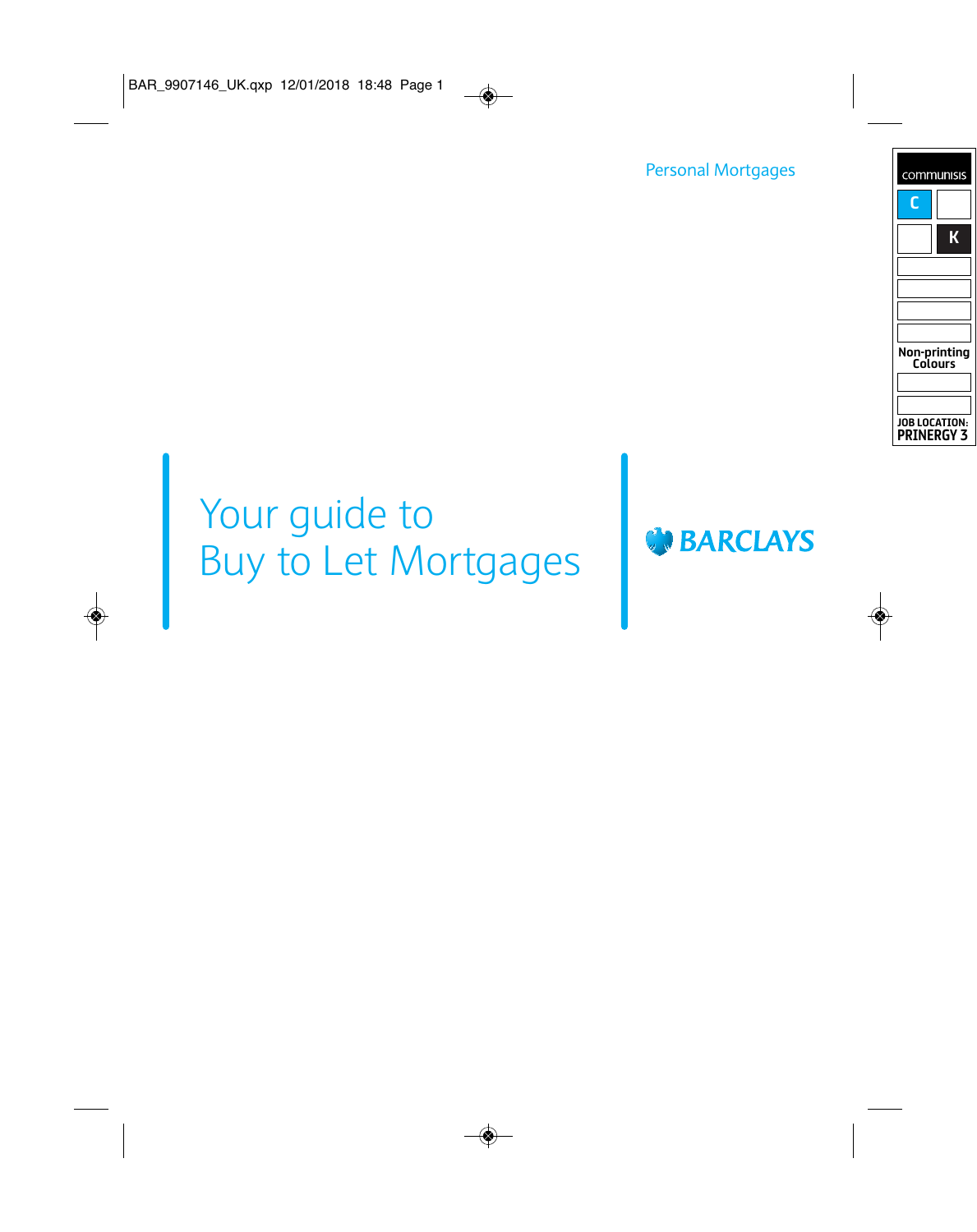# **Buy to Let: the right choice for you?**

We've been providing mortgages for customers to invest in residential properties to let since 1996, during which time we have successfully arranged thousands of Buy to Let mortgages.

We offer a range of products with competitive interest rates and our Buy to Let mortgages provide you with the flexibility to let and manage your property in a way that best suits you.

So whether you're considering investing in a property to let for the first time, or you're already renting out a property and are looking for a more competitive rate of interest, a Barclays BTL mortgage could be the best that there could be for you.

# **Who could benefit?**

Buying a property to let could be an attractive proposition for a wide variety of customers.

Investing in property may be another option for you to consider in your goal to build a balanced investment portfolio. Many people have invested in 'bricks and mortar' attracted by the potential of long-term capital appreciation or the possibility of getting a better return than putting the money in a normal deposit account, although there are significant risks and you should seek independent advice on those as we can't advise on that.

If you are thinking about moving, a BTL mortgage means you could retain your current home and rent it out rather than sell it. If you have already invested in a property to let, you might be thinking about switching your existing BTL mortgage to a new lender or looking to release some equity. You may already have a portfolio of BTL properties and have reached your borrowing limit with other lenders – now may be an ideal opportunity to talk to us.

# **Types of borrower**

#### **You can choose to borrow:**

• In your private name whether you are UK Resident, Non-UK Resident or Expatriate, provided you are resident in a country where we are able to lend. Contact us using the details in this document to find out if we can lend in your country of residence.

## **Lending terms**

- A full income affordability assessment is undertaken which includes an interest rate affordability stress test. We consider both personal and rental income for affordability purposes
- You'll need to earn a minimum gross income £25,000 (for joint applications at least one applicant must earn £25,000) for individual loans of  $f35,000 - f1$ million. Minimum gross income £75,000 (£100,000 for joint applicants where neither applicant earns £75,000) for individual loans above £1 million
- The maximum number of applicants is four
- A maximum of two applicants' income will be considered for affordability, and all applicants' commitments and liabilities will be considered
- The principal applicant must be at least 21 and the mortgage term cannot extend beyond the age of 80 of any applicant
- BTL Mortgages are subject to valuation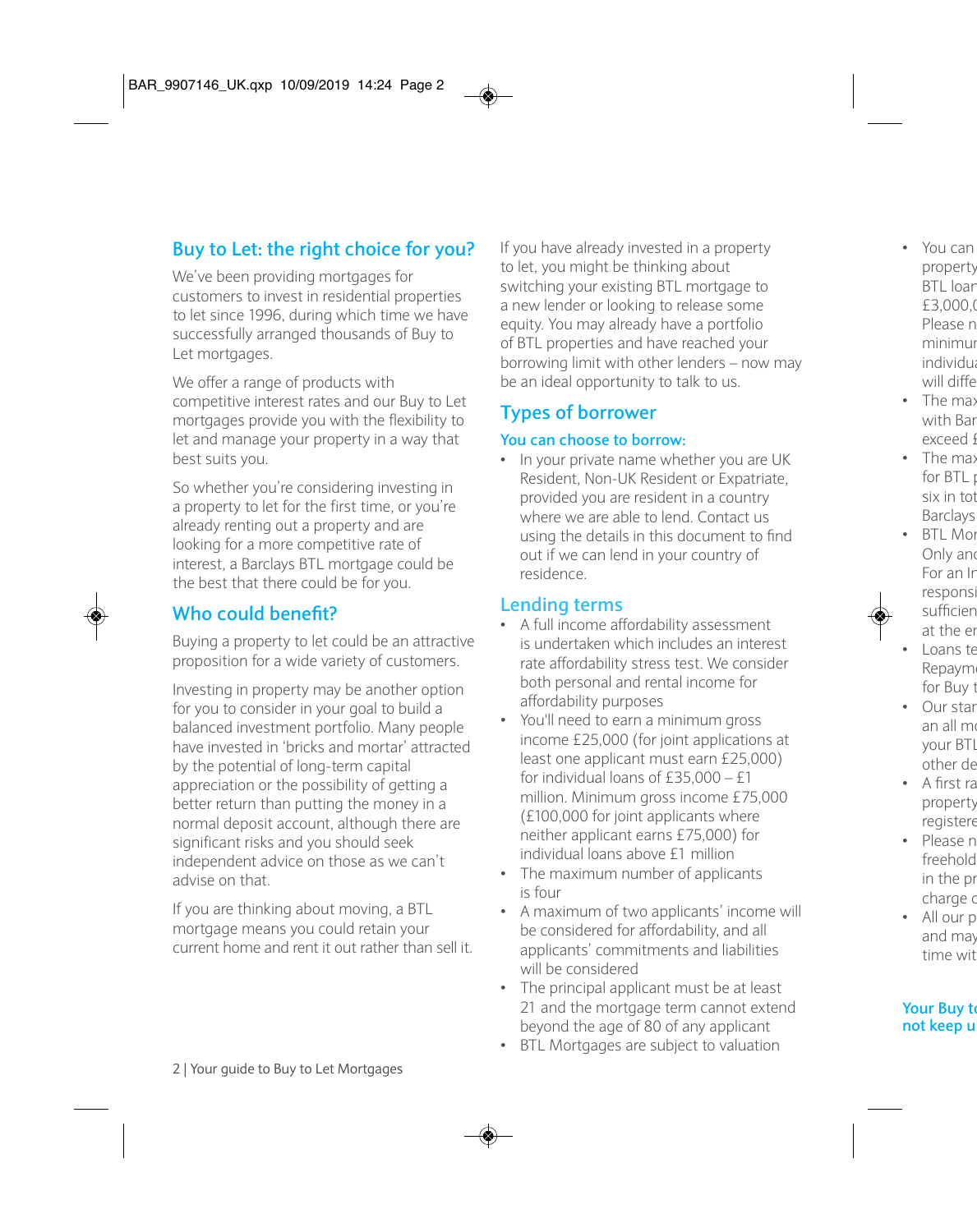- You can have a maximum loan per property of £2,000,000 and aggregate BTL loans with Barclays of up to £3,000,000, subject to formal approval. Please note: the maximum LTV and minimum gross income requirements for individual BTL loans above £1,000,000 will differ from the standard criteria
- The maximum aggregate BTL borrowing with Barclays and other lenders must not exceed £4.5m in total
- The maximum number of mortgages for BTL properties held must not exceed six in total across all lenders, including Barclays
- BTL Mortgages are available on Interest Only and/or Capital Repayment basis. For an Interest Only mortgage, it is your responsibility to ensure that you have sufficient funds to repay the mortgage at the end of its term
- Loans terms of 5 to 25 years for Buy to Let Repayment mortgages and 5 to 35 years for Buy to Let Interest Only mortgages
- Our standard mortgage conditions contain an all monies clause which means that your BTL property will be security for any other debt you may owe to us
- A first ranking legal charge over the BTL property is required and this will be registered at Land Registry
- Please note that where you own the freehold and also have a leasehold interest in the property that we will register a charge on both
- All our products are subject to availability and may be changed or withdrawn at any time without notice

• If you repay the mortgage early, there may be an early repayment charge incurred.

We are a responsible lender and when considering your application for borrowing, your financial circumstances will be fully appraised. Remember, if you should run into difficulties, please contact us immediately.

### **Letting options**

- We accept a range of Letting options not just Assured Shorthold Tenancy (AST)
- You can choose to manage the property yourself.

# **How to find out more**

Speak to a Barclays Mortgage Advisor in branch. Alternatively, call our BTL Sales and Information Team on 0333 202 7555.\*

## **Helping you become a landlord**

When you buy a property to let you are becoming a landlord. Owning an investment property is very different from owning your own home; you are effectively running a small business. It is vitally important that you research thoroughly the potential of a property and the risks involved before embarking on an investment in residential property. We recommend that you seek professional advice wherever possible before proceeding.

#### **Your Buy to Let Property may be repossessed or a Receiver of Rent appointed if you do not keep up payments on your mortgage**